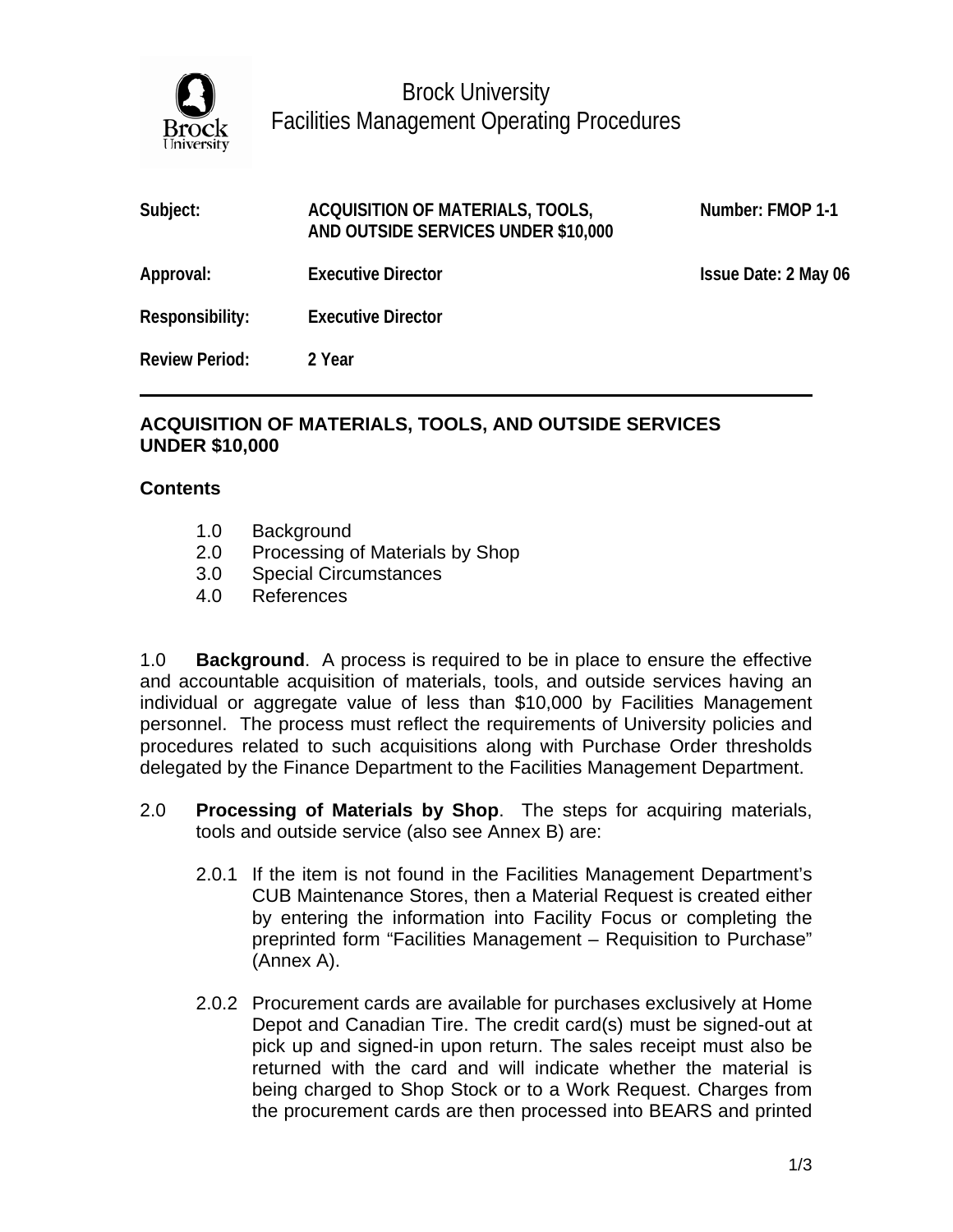

Brock University Facilities Management Operating Procedures

for signing by the appropriate account Manager (as referenced in the Signing Authority Policy – 4.01).

- 2.0.3 Petty cash is available for unique and non-repetitive material purchases. These funds can only be disbursed by the Facilities Management Administrative Assistant. The maximum amount allowable is \$50 per sales transaction. All original receipts or vouchers and remaining change, must be returned immediately after the sale. The receipt or voucher must indicate whether the purchase will be applied towards a Work order or to shop stock and is to be signed and dated.
- 2.0.4 The Administrative Assistant and Customer Service Coordinator will process the material requests as follows:

Administrative Assistant Customer Service Coordinator

 Plumbing Electrical Mechanics **Controls** Custodial Welding

Locksmith Refrigeration Carpentry **Service Person / Filters** Grounds Millwrights

2.0.5 The appropriate Manager (by Team); will approve the Material Request (Annex A) submitted by the tradesperson, once it has been priced by the Administrative Assistant or Customer Service Coordinator. Once approved, it will then be assigned a Purchase Order number and sourced accordingly. For purchases over \$5000, there must be one written quote provided; any amount over \$10,000 must be accompanied by three written quotes. Please reference the Purchasing Policy – 4.02 and the Signing Authority Policy – 4.01 for additional information.

# 3.0 **Special Circumstances**.

3.0.1. Unique Technical Requirements. Where technical expertise or identification of an item/material is required, the tradesperson will make a site visit to the supplier with a sample, or they may call the supplier and give them the required information so the intended use is clearly defined. The tradesperson must have prior approval from their respective Manager (if unavailable, then the Manager, Maintenance & Operations Services, and, if also unavailable, then the Executive Director) before departing off-site.